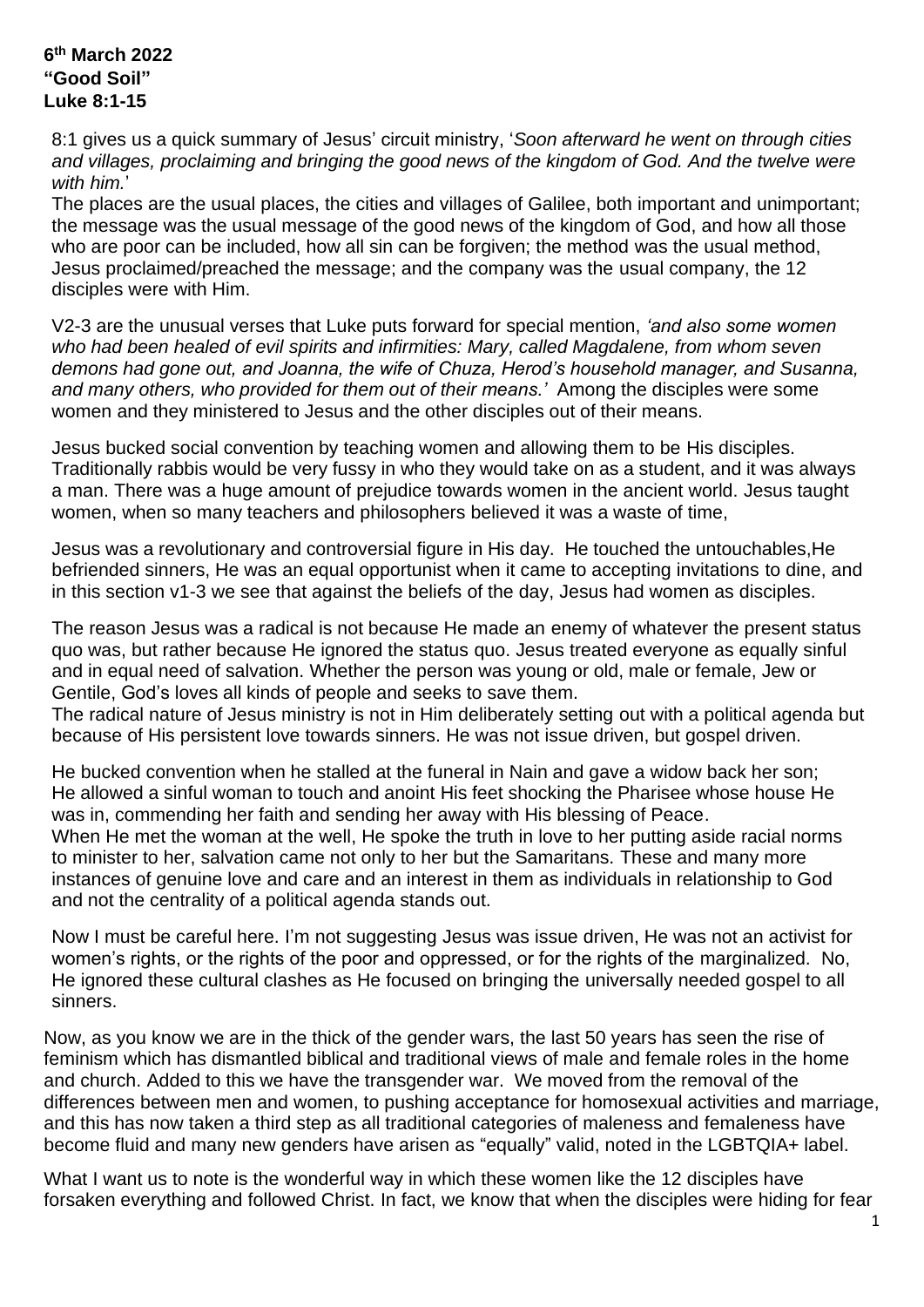of arrest when Jesus was arrested in order to be crucified, it was the women who braved the Roman soldiers and religious authorities to stand in faithful vigil at the cross.

These women are examples in their bravery from physical pain, in their indifference to disapproval from the majority around them, as they loyally ministered to the Saviour they loved.

## **1) The Seed that is Sown**

In v11 Jesus reveals that **the seed that is sown is the Word of God.** To break that down to its simplest explanation, and to tie it in directly with the parable, the seed represents the teaching and preaching of the truth of the Bible (the entire counsel of the Word of God -- both Old Testament and New) which clearly proclaims that Jesus Christ is the Son of God; that He is the only way of salvation. It is essentially the message of the Gospel of the Kingdom, the Good News of salvation. And in this parable the seed that is sown has **the power of life** in it. It has the power of life that, given the right circumstances, under the right growing conditions, when planted in the right soil, will sprout and grow and bring forth an abundant harvest.

Another important detail about this seed, the fact that some of the seed falls on bad soil and does not produce any crop at all is not the fault or the failing of the seed. Once we understand that the seed is the Word of God, we also understand and accept that fact that God's Word cannot fail.

It is exactly as Isaiah put it in chapter 55: 10-11: *As the rain and the snow come down from heaven,and do not return to it without watering the earth and making it bud and flourish, so that it* yields seed *for the Sower and bread for the eater, so is my word that goes out from my mouth: it will not return to me empty, but will accomplish what I desire and achieve the purpose for which I sent it.* You see, either the Word, the seed, convicts and opens the hearts and minds of the hearer so that they receive it and respond in faith and are saved (and come to Christ again), or it closes and hardens the heart and condemns those who reject it and will not will not put their faith in Christ.

That is what we might call the spiritual mechanics behind the preaching and teaching of the Word of God. And as sobering as this is, I believe this is also a particular comfort and encouragement to us as Christian parents, and preachers and teachers -- and basically anyone who has had any part in the spiritual instruction of others, or has shared the Good News of Jesus Christ with others. It's comforting to know that the results do not depend on us. I want all of you to hear that loudly and clearly today. The results do not depend upon us. Our calling is to simply be obedient to the task God has given to us. We are called to sow the seed and trust God for the results.

This is what the Apostle Paul wrote to the church in Corinth when they were boasting and bragging about who was the superior preacher and who was converted under whose ministry. He wrote: (I Cor. 3:5-7): "*What, after all, is Apollos? And what is Paul? Only servants, through whom you* came to *believe—as the Lord has assigned to each his task. I planted the seed, Apollos watered it, but God has been making it grow. So, neither the one who plants nor the one who waters is anything, but only God, who makes things grow".*

## **2) The Sower who Sows the Seed**

Secondly, let's look at the Sower who sows the seed. Although it is not specified in the parable, the Sower is Jesus. And throughout His ministry Jesus has been sowing the seed generously and liberally. As we have already noted, Jesus was sowing the seed in Judea, in the Judean wilderness. He was sowing the seed in Galilee, and Capernaum, in Tyre and Sidon. Jesus was sowing the seed to Jew and Gentile alike. To men and women alike. To religious zealots, as well as to tax collectors, and prostitutes and sinners.

So, already here we see that the ministry of Jesus was bearing fruit. The seed had been sown and it was already producing a wonderful harvest. It is in this context then, that Jesus tells this parable. He begins v5 with the farmer who goes out to the field to sow the seed. In those days the farmers didn't have tractors to work the fields. All the planting and cultivating and harvesting was done by hand. To sow the seed, to plant the seed, the farmer would have a bag of seed over one shoulder, and he would simply walk through his fields, and cast the seed this way and that by hand. Keep in mind, this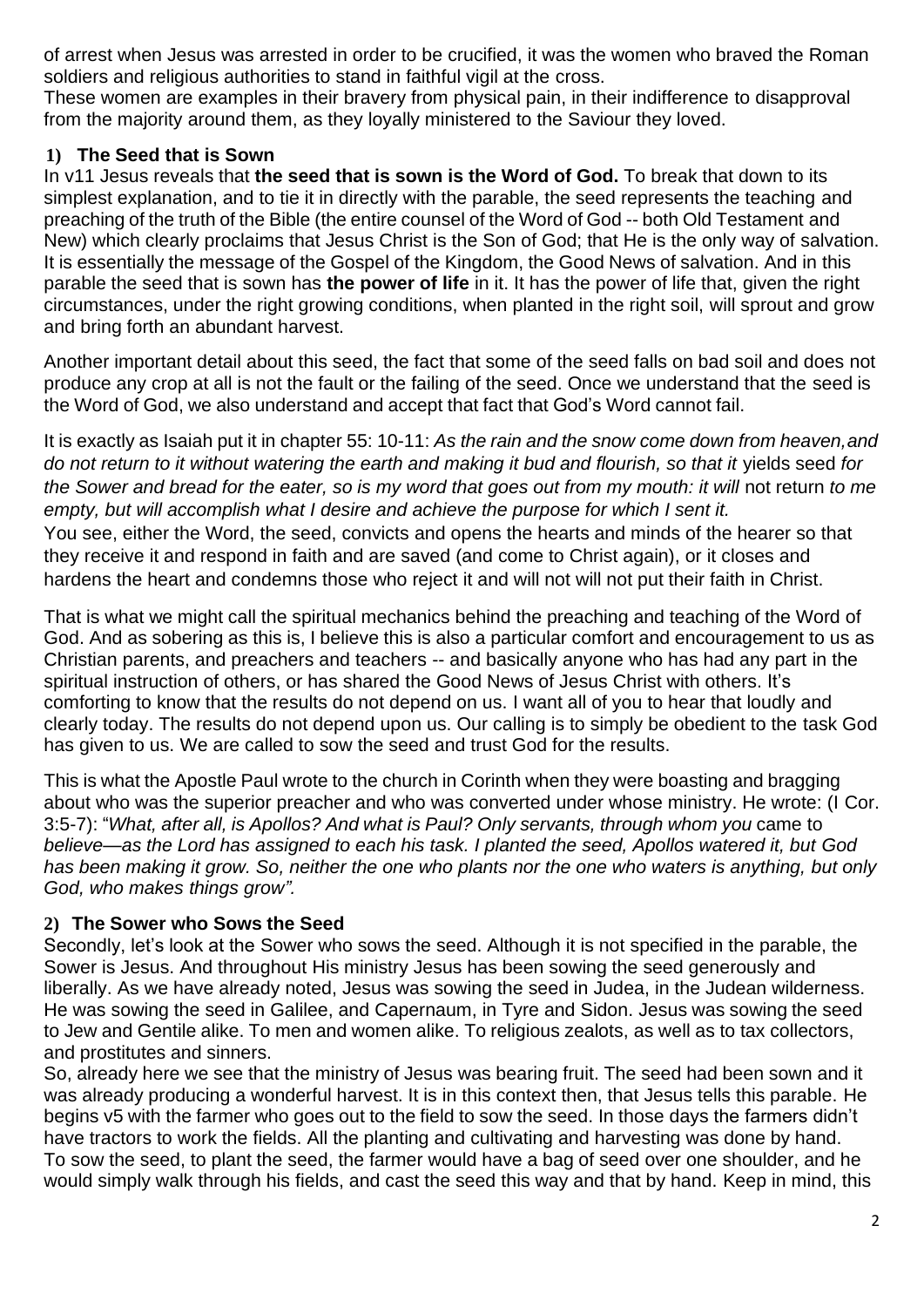may be a parable about farming, but it is a lesson on the kingdom of God and the way the Word of God is to go out. And in Christ's kingdom, the Word, the Gospel is to be sown generously, indiscriminately, everywhere and to all – without regard for ethnicity or gender,or race or religion, or income, or occupation or even present spiritual state.

It is this very parable and other passages as well, that gives us the confidence and boldness as well as the drive and desire to take the Gospel of salvation to our unbelieving friends and neighbours, to the community around us, and to all the nations, so that all people everywhere might hear the good news of salvation and believe in Jesus Christ and be saved.

While in Luke 8, the Sower is Jesus as he sows the seed among the people of His day. But it is God who is pleased to use us and others to sow the seed of life. Every one of us here today, in some way, are farmers who sow the seed of the Gospel. It is especially true as we parents sow the seed of life in the hearts and souls of their own children. We raise them in the fear and knowledge of the Lord. Husbands and wives sow the seed of God's Word in our marriages as each spouse exercises spiritual influence on the other. As iron sharpens iron, so husbands and wives ought to learn from each other and grow in godliness together.

Beyond that, every one of us sows the seed of life each day we live in this world. We sow both by word and deed. Think of your field as your entire area of influence in your life. It includes everyone you come into contact with every day. And especially in circumstances where God gives us the opportunity, in relationships that we cultivate with neighbours and friends or relatives, that if the opportunity presents itself, we speak to them openly and lovingly about the hope that we have in Christ. And we do so not with a goal of converting them to Christ and getting them to come to church. That's wonderful if that happens.

But we do so for the simple reason that we love our neighbours and friends and family members,and we want them to know and possess the same comfort and hope and eternal life that we have. Again, remember the first point: we sow, but God grants the harvest. Sow the seed faithfully everyday. And yes, pray for the harvest. But remember to leave the rest to God. By faith, ENTRUST the rest to God.

## **3) The Soil that Receives the Seed**

Finally, we consider the soil that receives the seed. Let's take a moment to review the four souls and what they represent in the parable. As we review these, prayerfully reflect on your own heart and mind as you receive the Word of God today.

*The seed sown on the path/hard soil*: The seed that was sown here was either trampled underfoot or birds came by and snatched it up the moment it was sown. Jesus said v12 that is like those who hear the Word of God, but the devil comes along and takes away the Word from their hearts so that they may not believe and be saved.

**The seed sown on the rocky soil**: The seed sown here came up, but then it withered because it hadno moisture. Jesus said v13 that is like those who receive the Word with joy when they hear it,but they have no root. They believe for a while, but in the time of testing they fall away

*The seed sown on the thorny soil*: Here the seed came up but thorns grew up as well and eventually the thorns choked out the plants. Jesus said v14 that the seed that fell among the thorns stands for those who hear, but as they go on their way they are choked by life's worries, riches and pleasures, and they do not mature.

Finally, *the seed sown on the good soil*: Here the seed fell and it came up and yielded a crop, a hundred times what was sown. Jesus v15 the seed on good soil represents those with a noble and good heart, who hear the word, retain it, and by persevering produce a crop.

So, what are we to do with this? Some suggest that this part of the parable is simply meant to be *descriptive* and not *prescriptive*. In others words, Jesus is not calling us to any particular action. Instead, he is merely describing how and why it is that people respond to the Gospel the way they do. After all, how can the soil change itself? Soil that is hard and infertile cannot suddenly decide to become soft and fertile, right?